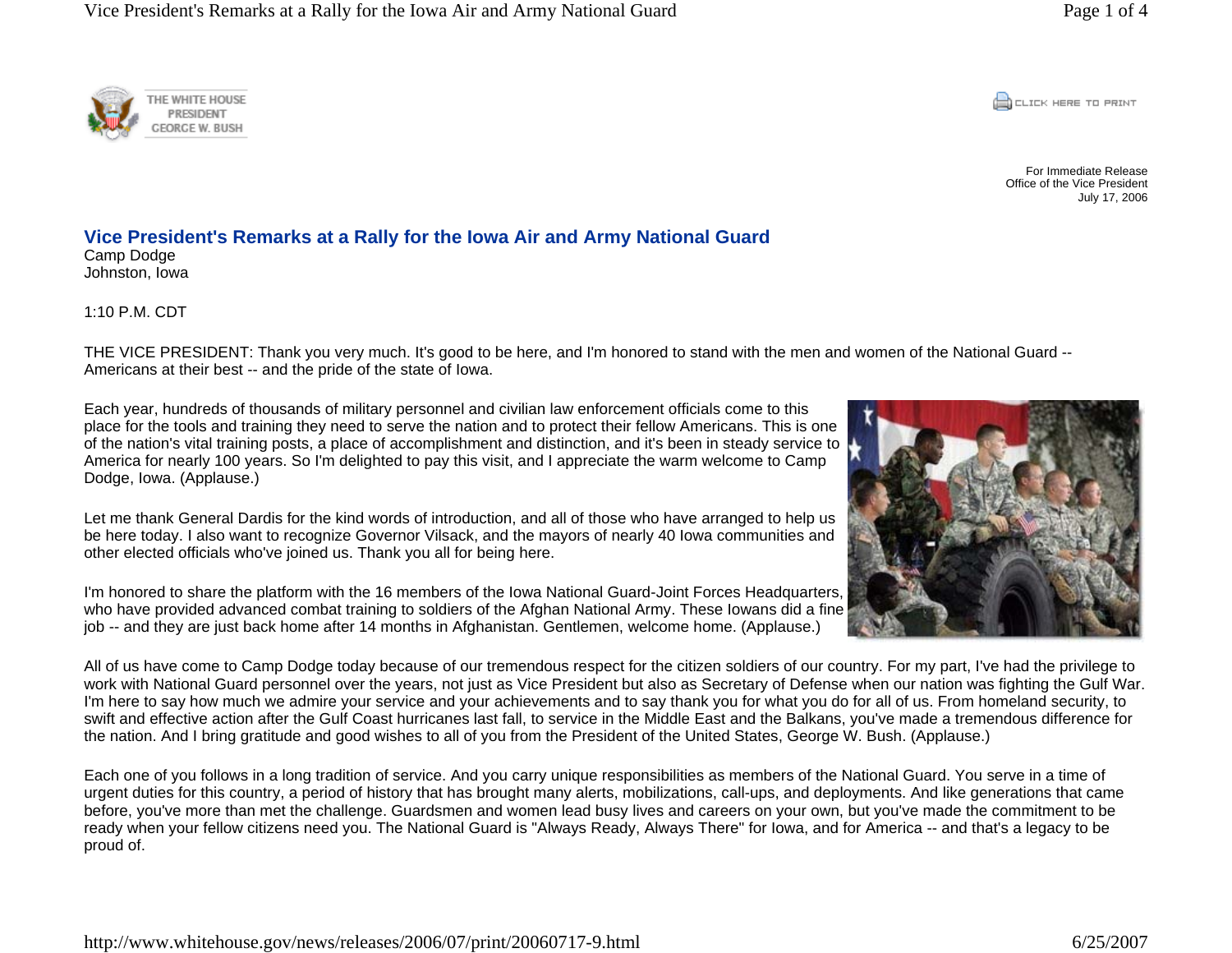I also want to note that the Guard has recruited and retained outstanding personnel from throughout the state. It comes as no surprise that the Iowa Army National Guard is a leader in strength readiness. And the Iowa National Guard stands at above 100 percent of assigned strength, with a retention rate of 98 percent. Congratulations. (Applause.)

Part of the reason for the Guard's great strength is the network of support that exists all across Iowa. That network includes employers, large and small, who provide everything from time off, to health benefits, to job security for workers who get called up for Guard or Reserve assignments. Thanks to the understanding and



generosity of these employers, many men and women are able to answer the call and focus on their duties. So these patriotic employers deserve the gratitude of us all. (Applause.)

The support network also includes civic groups and community leaders -- and, above all, families. Service in uniform is very often a family commitment, with many sacrifices that are shared by wives, husbands and children. One group in this state recently received the Defense Department's top award for Reserve and Guard Family Readiness Groups -- so I want to congratulate "Keepers of the Flame" from Carroll, Iowa. And I think we owe a round of applause to all the National Guard family members who are here with us today. (Applause.)

As we meet today, the 133rd Infantry -- the Ironman battalion -- and the 194th Field Artillery battalion -- both from Camp Dodge -- are serving in Iraq. Others from the 1034th Combat Sustainment Support Battalion will be on their way soon. All told, in the months since our country was attacked September the 11th, the Iowa National Guard has mobilized and deployed over 8,500 soldiers and airmen -- more than at any other time in modern history. Your duties in the war on terror have been many, and varied, and often dangerous. And the record you've amassed is superb.

During their tour in Iraq, I've been told members of one Iowa unit logged nearly 800,000 miles in convoy escorts, cleared more than 16,000 miles of roadway, and detected and disarmed many hundreds of improvised explosive devices. And it is clear that in the process, they greatly enhanced the combat effectiveness of our forces, and without question saved many lives. So we're grateful to the 224th Engineer Battalion. (Applause.)

We're grateful to the Hawkeyes of the 132nd Fighter Wing, in Des Moines. This unit, which flew combat air patrol here at home after 9/11, deployed to the Middle East in the spring of 2005. In just 47 days, you flew nearly as many hours as a unit normally flies during an entire year. You did a great job, and kept a fully-mission capable rate of 85 percent. Congratulations. (Applause.)

We're grateful to the other units that have served in Iraq -- the 767th Firefighters, the 1088th Personnel Service Detachment, the 135th Mobile Public Affairs Detachment, the 2168th Transportation Company, and the 194th Infantry Detachment. Members of these units operated at high standards of performance, results, and readiness -- very often in desert temperatures and on long shifts.

We're grateful to another group of Iowans who recently completed a deployment to Afghanistan -- Task Force 168. Don't hold back. (Laughter and applause.) You provided security, escort, quick reaction forces, and vital assistance during the first full elections in the 5,000-year history of that country. Members of Task Force 168 even put together an agricultural project, showing Afghan farmers that the best way to grow corn is not by scattering seeds, but by planting in rows. In this way, you showed them how to improve yields dramatically. So what is true at home is true everywhere else. Even in an ancient country, on the other side of the world, if you want good advice for raising corn, ask a guy from a Iowa. (Applause.)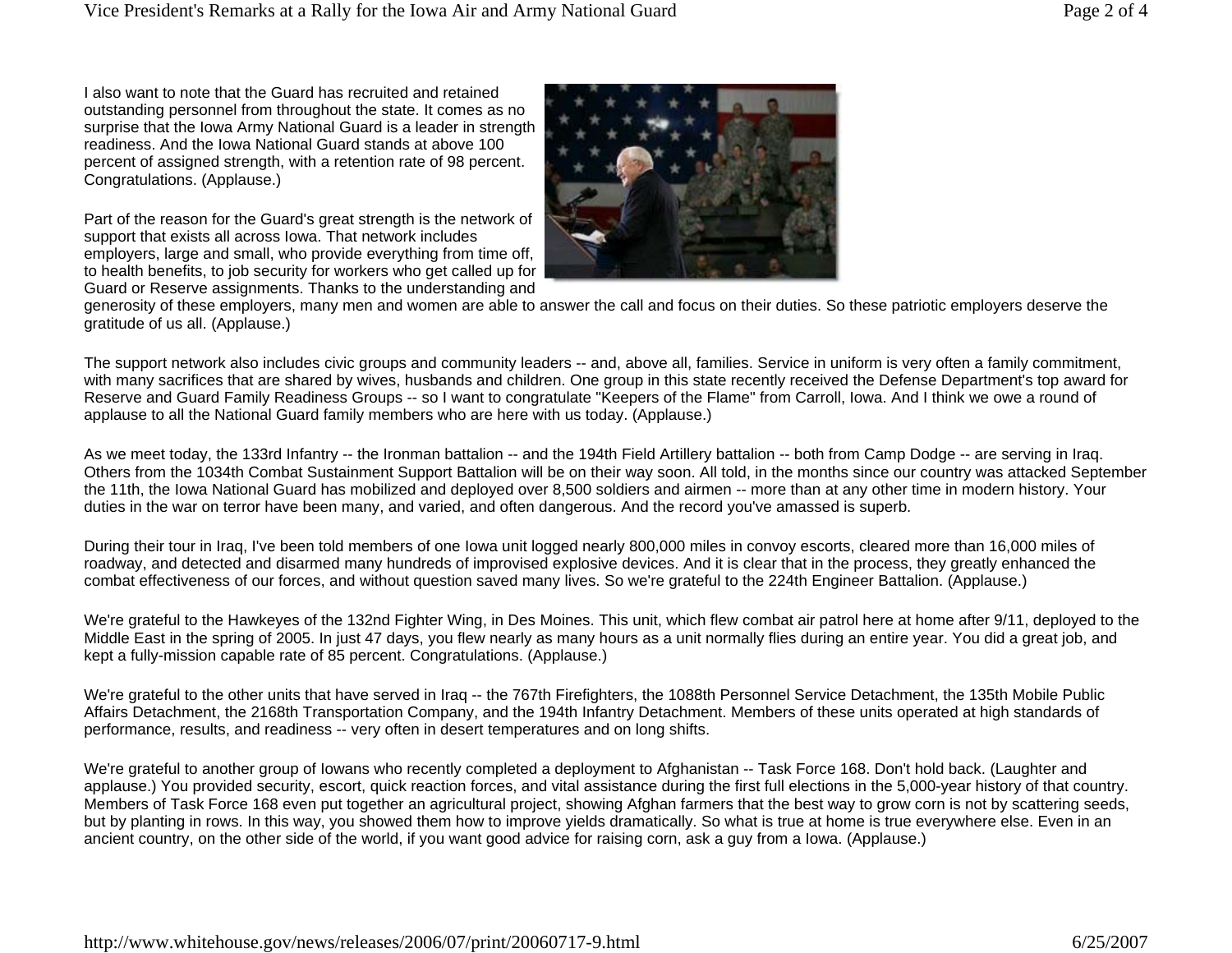The men and women who wear this nation's uniform have reminded people everywhere of America's purposes. For the sake of our own security, and that of our friends, we've undertaken a lot of serious work in this world. Yet when we use our military, it's not to conquer, but to liberate. And after we throw back tyrants, we stand by our friends to ensure that democratic institutions can take hold, and to help build the freedom that leads to peace in the long run. By their openness, their decency, and their kindness to others in thousands of interactions every day, our men and women in uniform are building bonds of friendship between the U.S. and the nations we've liberated.

Five years ago Iraq and Afghanistan were both in the grip of violent, merciless regimes. Now they have democratically elected governments, the dictators are gone, and 50 million people are awakening to a future of hope and freedom. Americans who return home from that part of the world can be proud of their service for the rest of their lives. (Applause.)

We maintain forces in Afghanistan and Iraq because we're a nation that keeps its word, and because we understand what is at stake in that part of the world. The terrorists understand it, as well. The terrorists know that as freedom takes hold, the ideologies of hatred and resentment will weaken, and the advance of free institutions in the broader Middle East will produce a safer world for our children and grandchildren. The war on terror is a battle for the future of civilization. It's a battle worth fighting. It's a battle we're going to win. (Applause.)

The terrorists have made Iraq the central front in this war. And we wage this fight with good allies at our side, including an Iraqi Security Force growing in size, ability, and effectiveness. We'll continue to train the Iraqi forces so they can defend their own country and make it a source of stability in a troubled part of the world. As always, decisions about American troop levels will be driven by the conditions on the ground and the judgment of our military commanders -- not by artificial timelines set by politicians in Washington, D.C. (Applause.)

Although we've been in the struggle against terrorism for nearly five years now, the terrorists were actually at war with us long before 2001. And they were the ones on the offensive. And they grew bolder in their belief that if they killed Americans, they could change American policy. In Beirut in 1983, terrorists killed 241 Americans in a suicide truck bombing. Following that attack, the U.S. withdrew from Beirut. Time and time again, for the remainder of the 20th century, the terrorists hit America and America did not hit back hard enough. In 1993 we had the killing of American soldiers in Mogadishu, and then the bombing at the first World Trade Center in New York. We had murders at the Saudi National Guard Training Center in Riyadh in 1995; the killings at Khobar Towers in 1996; the attack on two of our embassies in East Africa in 1998; and the attack on the USS Cole in 2000. The terrorists came to believe that they could strike America and American targets without paying any price.

And so they continued to wage those attacks -- making the world less safe and eventually striking the United States here at home on 9/11. That day changed everything -- and the United States will never go back to the false comforts of the world before 9/11. Terrorist attacks are not caused by the use of strength. They are invited by the perception of weakness. And this nation made a decision: We will engage these enemies -- facing them far from home, so we do not have to face them on the streets of our own cities. (Applause.)

That effort includes a home front -- and the home front is every bit as important as the battlefields overseas. We are facing enemies who hate us, who hate our country, and hate the liberties for which we stand. They dwell in the shadows, wear no uniform, and are determined to harm as many innocent Americans as they can. That is why President Bush told Congress after 9/11 that our country would "direct every resource at our command -- every means of diplomacy, every tool of intelligence, every instrument of law enforcement, every financial influence, and every necessary weapon of war -- to the disruption and the defeat of the global terror network." The Congress backed him up in full, authorizing the President to defeat an enemy that had already slipped into our country and waged an attack that killed 3,000 of our people.

The President also signed the Patriot Act, which is helping us disrupt terrorist activity, break up terror cells within the United States, and protect the lives of Americans. Another vital step the President took in the days after 9/11 was to authorize the National Security Agency to intercept a certain category of terrorist-linked international communications. There are no communications more important to the safety of the United States than those related to al